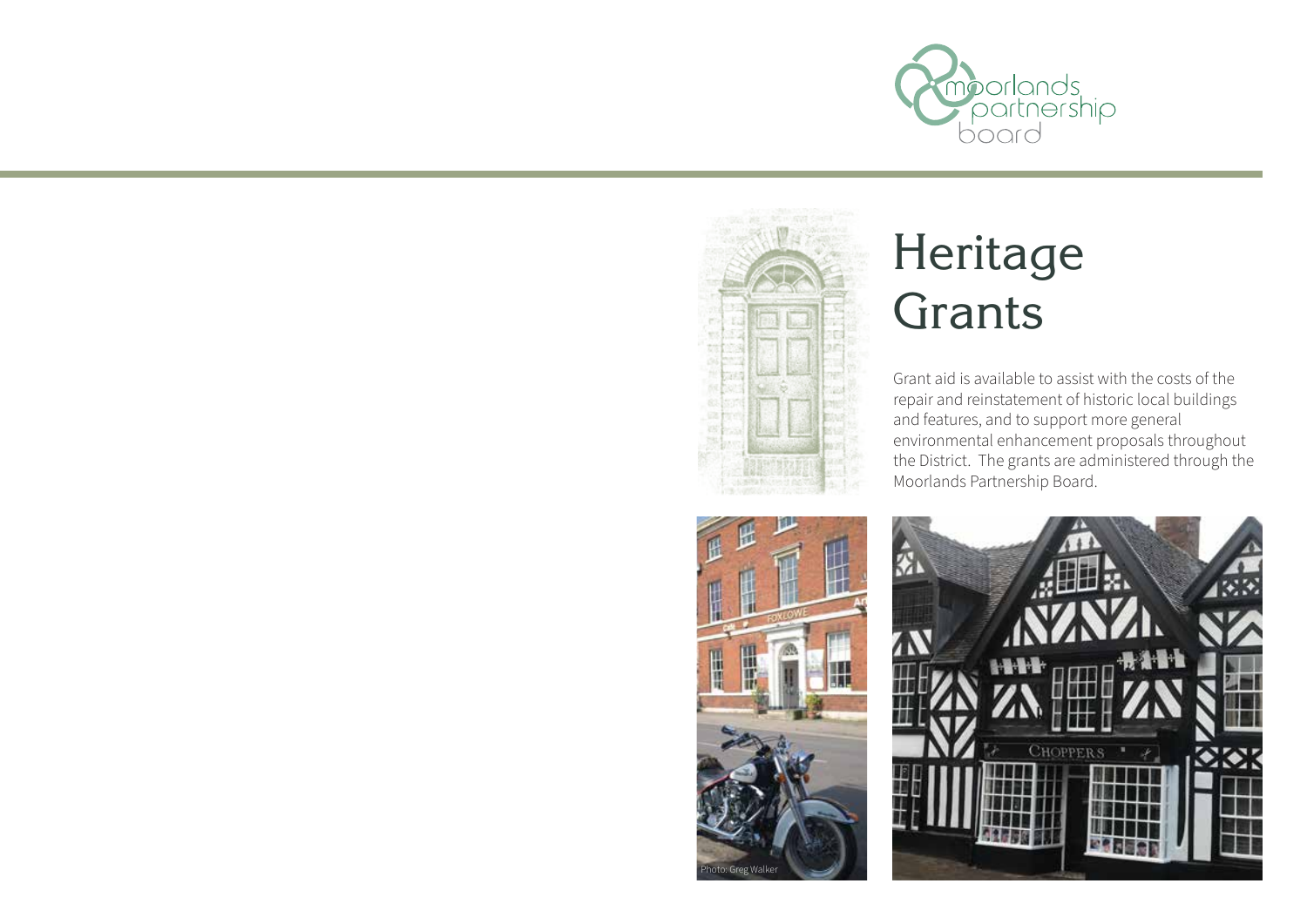#### What works are eligible ? Who is Eligible?

Eligible projects for grant assistance can consist of the following:

- External repair or restoration of historic buildings
- Repair or restoration of traditional shopfronts
- Repair or restoration of historic boundary walls, railings or kissing gates
- Repair or restoration of historic features such as wells or monuments
- Projects that reinstate lost historic features associated with the district's rail and canal heritage
- Heritage interpretation

The Board cannot grant aid works that consist of minor maintenance.



Any group, private individual, Parish or Town Council can apply for a grant.

#### What is the level of grant assistance?

Grants are offered at a rate of up to 75% and capped at a maximum of £8,000 per application. Grants cannot be made retrospectively so the Board cannot grant aid works already started.

#### Are there any standards of work and conditions attached to the grant offer?

There are a number of standard conditions attached to each grant offer and these are set out in the guidance notes which will be sent to you with your application form. There may also be special conditions attached that relate to your particular project and these will be set out in your grant offer letter.

The grant assistance is for the repair or restoration of historic buildings and features. As such, the Board will expect high quality works using traditional materials and techniques where appropriate.